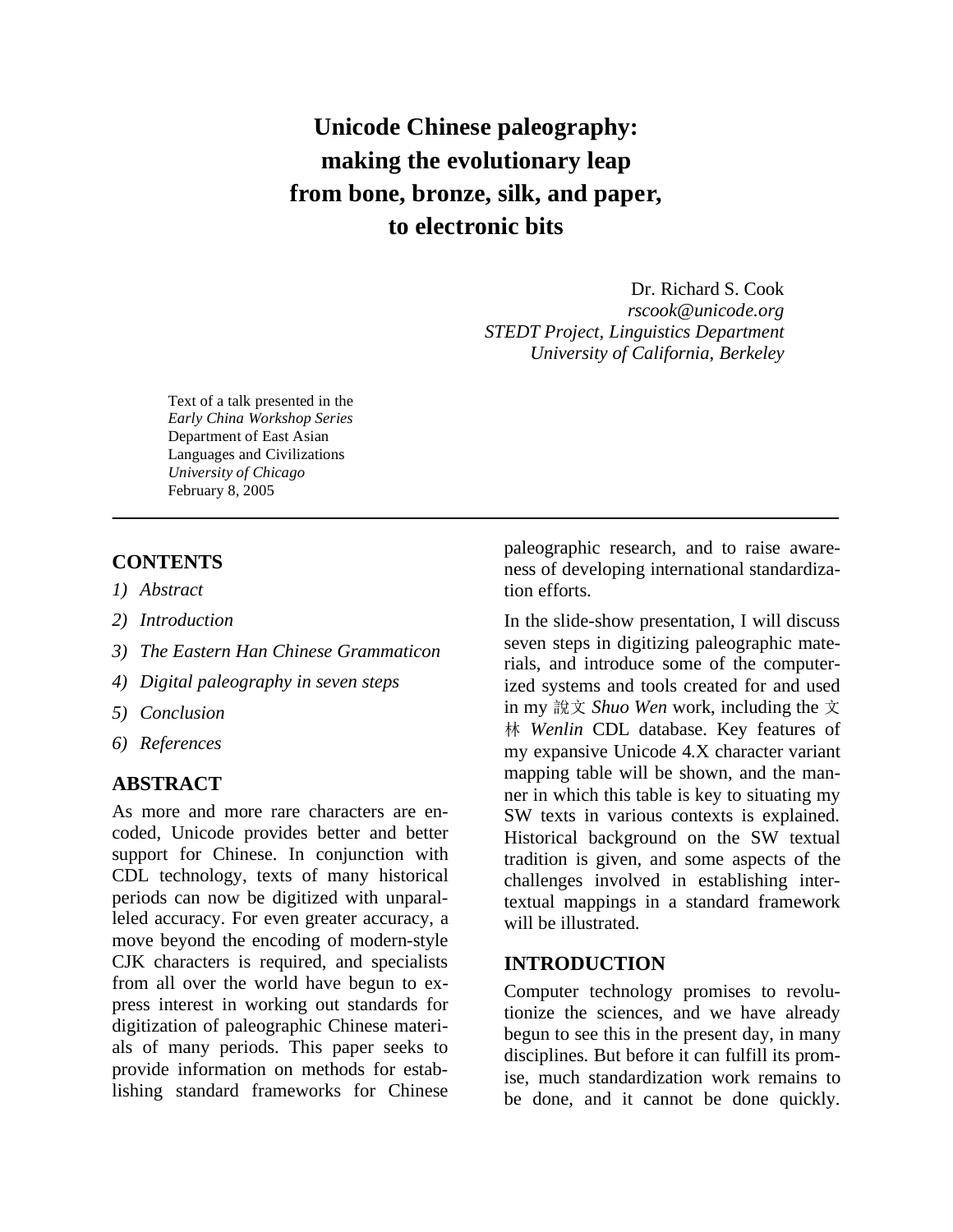Standards are essential to all sciences, but especially to computer science, which would serve as the basis for research and information exchange among all the other sciences. Computers provide us with fabulous tools for research and publication, but these tools will hobble us and our findings if they are not standardized. Information exchange is at the heart of science, and unless we put in place today the tools to ensure the widest circulation and long-term preservation of computer data, there is no hope that future generations will have access to the work we do today.

The Unicode Standard is one such tool, and XML is another. With Unicode and XML it is possible to encode and present your data in a way that will ensure its long-term survival and world-wide accessibility.

Chinese paleography is concerned with realms far removed from the modern day. Paleographers work on inscriptional and other materials from days gone by, attempting to bring the knowledge and conventions of those past times into the present day. And it is the fact that there were in those past days differing conventions, different standards, that makes this task so difficult and complex. Even if it is possible to link an old character in a specific old period to a modern character, in some satisfying way, chances are that there may be other possible ways to do the linking. No matter how the relations between old and new are established, the relation itself is often a matter of educated opinion rather than of incontrovertible fact, and opinions may vary.

Relations then, from old to new and from new to old, are contextually dependent, and there are multiple contexts. One context might be the specific edition of the old text that one is interested in computerizing. Another context might be the particular interpretive school that one is following in reading that text. Textual editions can vary, as

can interpretations. A digital system for paleography must be able to handle variability in both of these dimensions, seamlessly and accurately, or information will be lost when it is exchanged, and the research findings will be vitiated as a result. A digital system for paleography must provide the framework for establishing meaningful relations among different textual editions, and provide a way to relate various interpretations of the underlying data. Where the data is "the same underlying data", the system must provide a way to indicate this relation, without imposing changes on the underlying data itself.

These problems are multi-dimensional, and very complex in each of the multiple dimensions. To situate some of my introductory remarks in substantive context, I should like to focus on digitization issues relating to a specific text, and a specific edition of that text. With concrete examples drawn from this work, it is my hope that some of the larger issues can be made plain.

# **THE EASTERN HAN CHINESE GRAMMATICON**

Just as establishing standards for information exchange is important in the present day, so too is it important in every period. When standards change over time, there is a disconnect between the past and the present, and information is lost. Perhaps there is always a disconnect. Change is natural in all natural systems: they develop over time, they degrade and they improve. Is it possible to build standards today that are dynamic in the face of such natural processes? Indeed, the standards which we would like to build today will be adequate if they are able to survive unchanged into the future. But is this really possible? Do we really want to stop all change dead in its tracks, or just some kinds of change? Certainly, one should not expect to eliminate all change, but is the expectation that it is possible to eliminate catastrophic change misplaced?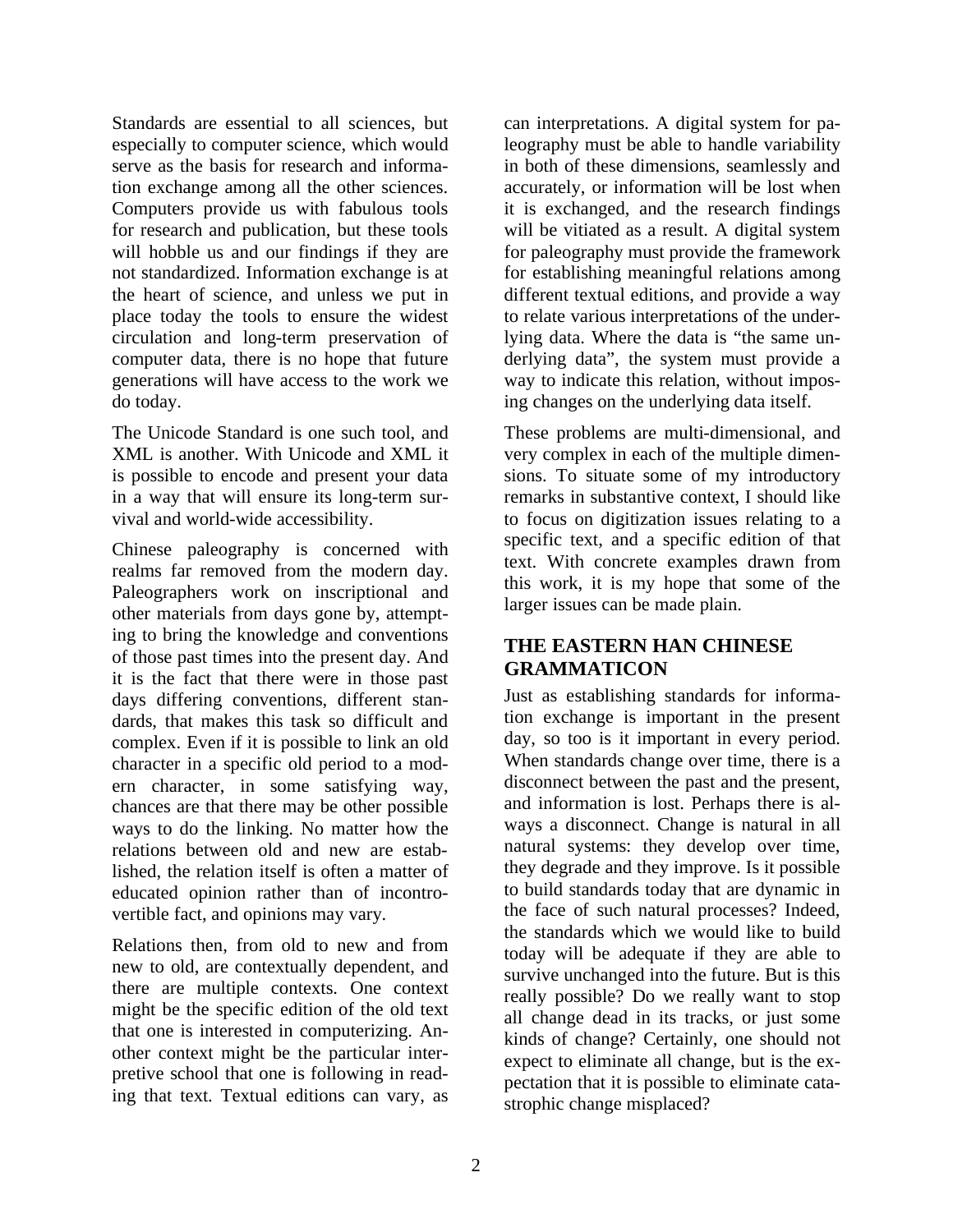The underlying media through which we communicate are essentially stable in the long term, insofar as media endure in time, and continue to be used in different times. Where media degrade or fall into disuse, they must be translated into more enduring media. This is an ongoing challenge, and shall be a challenge forever, I think.

In translating our data out of bone, shell, shard, and bronze, out of bamboo, silk and paper, and into electronic bits, we are making a great evolutionary leap. We are moving out of the material, physical world, and into the world of pure energy. Evolutionary leaps are always fraught with danger. Just as when the child learns to walk — his move from quadrupedalism to bipedalism is punctuated with falling down and with skinned knees — so too we who would step from our old material culture into the new electronic one can expect to suffer along the way. But the promise of the new realm is what drives our migration, and we expect the benefits to outweigh the losses.

Just as we are able to communicate with each other today by means of our linguistic conventions, so too in the Chinese Eastern *Han* Dynasty there were communicative conventions. Communication in the different media employ different conventions. In terms of print communication, the Eastern *Han* period saw the codification of the first great standard for Chinese writing, in 121 A.D., with the publication of  - *Shuo Wen Jie Zi*, the Eastern *Han* Grammaticon.

*Shuo Wen* (SW) stands as the first great attempt to address the wide variation in the Chinese written language. At the time of its publication Chinese had already been written for more than 1,000 years. The textual evidence which it seeks to address is drawn from the whole of the received literary tradition, and so although it is synchronic in that it is the product of a specific time, it is diachronic in terms of its subject matter. The two strands of old and new are inexorably intertwined, as the lexicographer looks in old writing and seeks to translate it into the present.

*Shuo Wen* stands at this crux also as the basis for modern Chinese paleographic study, and one finds, for example, that bronze epigraphy collections such as the encyclopedic *Jin Wen Gu Lin* take *Shuo Wen* as their organizational backbone.

As the archaeologist will proceed with his excavation by carefully brushing away and examining and inventorying the surface layers, so too in paleographic study we cannot simply leap from the modern day directly into the past. Proceeding right to oracle bone inscriptional evidence without first moving carefully through the intervening evidence is as foolhardy as moving into a priceless archaeological site with dynamite and bulldozers. The paleographic equivalent of the archaeologists brush may be a writing brush, but today it is a virtual electronic brush such as one might find in a graphics program. With digital tools, it is possible to precisely document the texts to which we refer in our research. We can take photographs of the texts, and produce indexes of their contents, with a degree of precision that has never before been possible.

In my work on *Shuo Wen*, I have sought to digitize this text in stages, to provide researchers with tools of the finest quality and of the highest reliability. I have worked to photograph specific textual editions, to index them in exquisite detail, and to establish the internal and external relations among them. Only on the basis of such painstaking work is it possible to build the framework for responsible paleographic study.

My initial *Shuo Wen* work focused over ten years on the 說文解字注 Shuo Wen Jie Zi – Zhu of 段玉裁 DUAN Yucai, that preeminent *Qing* Dynasty (18th century) assessment of the textual tradition. This edition, so often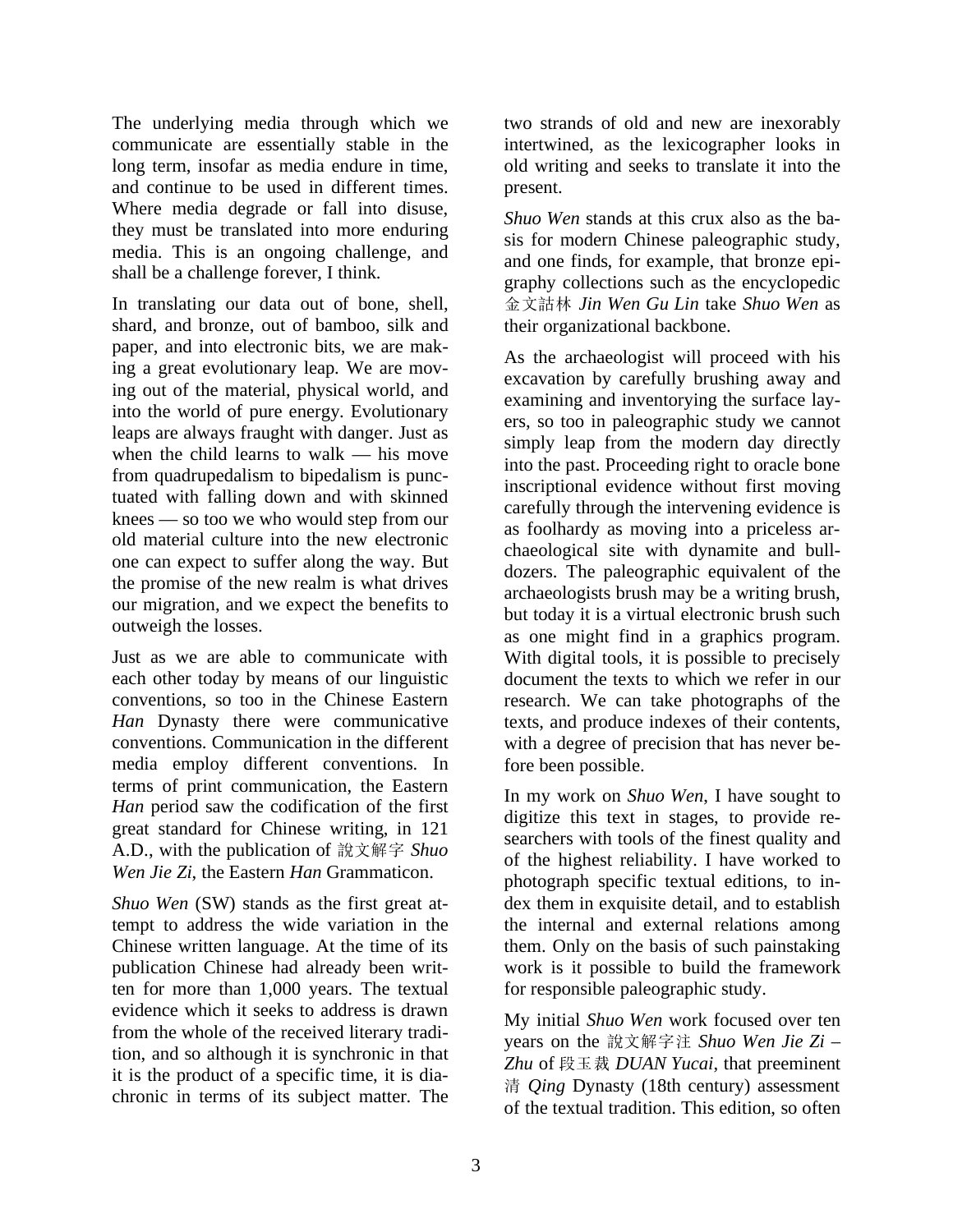referred to by lexicographers and paleographers, was the *de facto* choice, and needed to be dealt with first, in that the path which it blazes into the difficult text is innovative and the first scientifically responsible one. Duan's treatment of the text is essentially an internal reconstruction of the 東漢 Eastern *Han* original, buttressed with expansive and insightful commentary on the full classical tradition, such as it was known in his day.

Having produced a careful digitization of Duan's SW text and commentary, I then began the difficult task of relating Duan's work to other editions of SW, and to other lexical works. A complete mapping table of - *DING Fubao*'s encyclopedia of SW editions 說文詁林 Shuo Wen Gu Lin, was produced, as was a font and mapping table for one of the principal *Qing* editions of the received *XU Xuan* (*Song* Dynasty) text. In addition, mapping data was refined for the 56,000 entries of 漢語大字典 Hanyu Da *Zidian*, one of the principal sources in the Unicode/ISO encoding process. Also, electronic mapping and MC phonological data was created for a specific edition of the 宋本 *Song Ben Guang Yun* text (including *fanqie* and IPA transcriptions), and for Karlgren's *GSR*. (Much of this data is currently available online, through the Unicode Consortium's public "Unihan" database, which I help to maintain, in collaboration with John Jenkins of Apple Computer.)

The Seal fonts created for digitization of these texts were then mapped to Unicode 4.x, in a process that drew me more deeply into work with the Unicode Consortium and with the ISO/IEC 10646 international standards community.

The primary tool employed in this mapping work was *Wenlin*, and the CDL (Chinese Character Description Language) was expanded and refined in collaboration with Wenlin Institute during this period. A large descriptive database was created, covering

with unmatched precision the entire Unicode BMP (Basic Multi-Lingual Plane, plane zero of Unicode's 17 planes), and the relevant portions of higher-level Unicode planes. Unicode encodes some 71,000 CJK (Chinese, Japanese, Korean and Vietnamese) characters, and the repertory continues to grow.

The CDL system is key to the encoding process, in that it provides a precise strokebased model in a Unicode/XML framework for describing any modern-style Chinese character, and therefore a means to quantify differences among such script entities. CDL also provides a means of associating up to 4 billion CDL descriptions with any Unicode code point, and so CDL is the only database system adequate to addressing the character variation issue.

## **DIGITAL PALEOGRAPHY IN SEVEN STEPS**

My SW and CDL work highlights the fact that prior to doing paleographic study, one must have an adequate framework for representation of the modern script. CDL is just such a framework, bonded to graphical images and traditional fonts, and situated in text-specific mapping tables.

CDL is not, however, adequate for representation of Seal-style and other old characters themselves, except through the level of interpretation which gives them representation by means of modern "equivalents". CDL, using a set of basic stroke types situated in a standard grid-space, could however be extended to accommodate other script styles. Whether or not other script styles are as suitable to this kind of treatment is an open question, dependent upon the extent to which they make use of a basic set of stroke types.

A CDL for Seal-style characters, for example, might be defined by making an inventory of the basic strokes and shapes em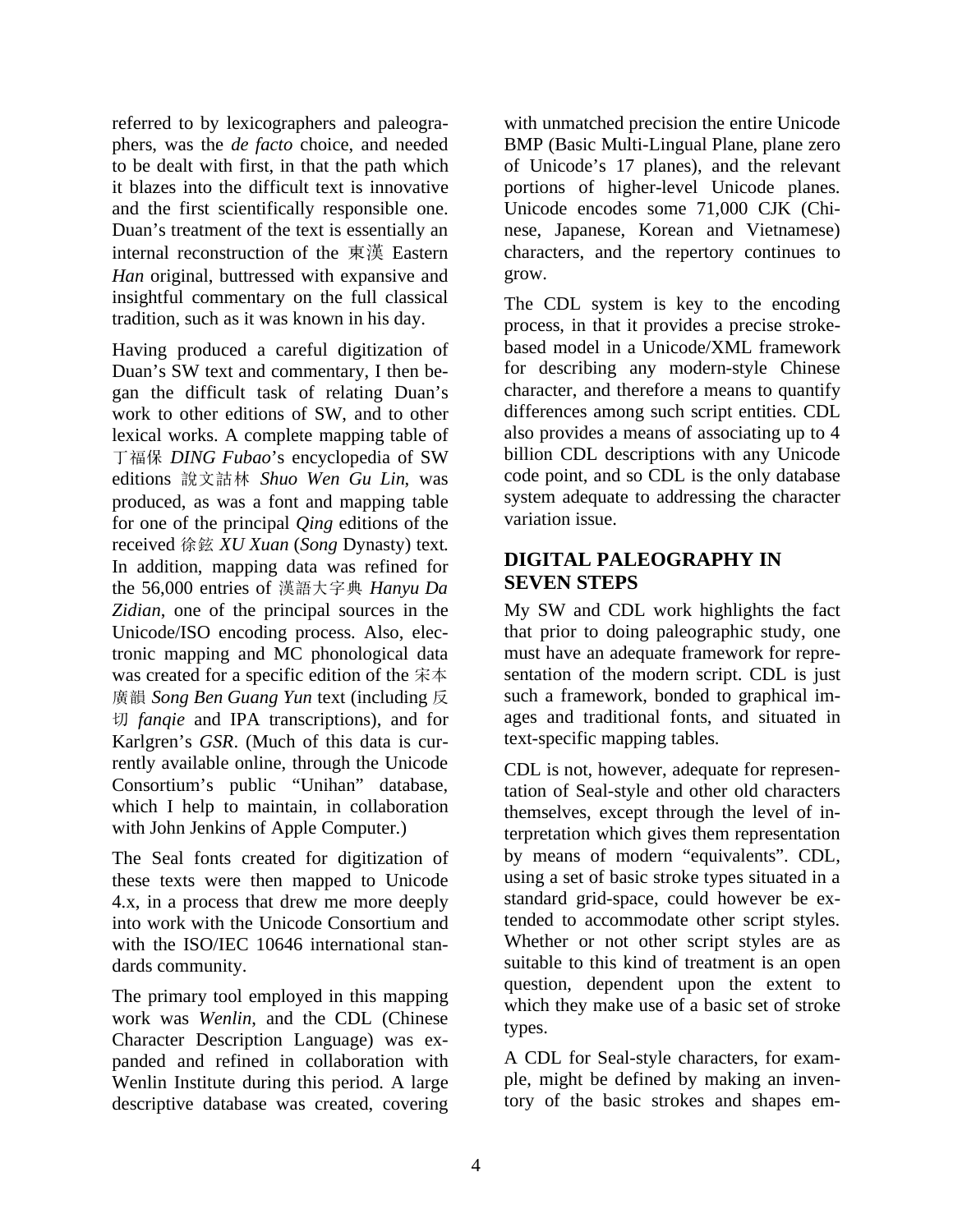ployed in such characters, but the set of elements so defined would in no way be in a simple one-to-one relation with those of the current "Song-style" CDL. For one thing, Seal characters have a much simpler set of stroke types, but "stroke" itself must be defined rather differently, since some Seal strokes are curved in ways that Song strokes are not, and Song strokes are "bent" in ways that Seal strokes are not. In fact, Song strokes exhibit a high degree of refinement of the notion of "stroke", for indexing purposes. And this refinement is simply not present in Seal characters.

In my earlier SW study (2003) I present a table of single-stroke Seal characters, but did not at that time attempt to extend CDL to adequately describe Seal characters directly. CDL's support for Bezier curves does however permit this as a possibility for future work. Similarly, CDL could be extended for use in any script at all. For example, the roman text elements in *Wenlin*'s CDL database are built in this very way, although the graphical primitives are used for the most part as simple drawing elements rather than as graphemic elements.

Since development of and need for a CDL representation is reliant upon a high degree of abstraction having been attained in refinement of the script elements themselves, a great deal of work must be done to determine the basic elements that a CDL system would use for a given script. We may start with higher-level units, and then analyze these elements for recurrent patterns for reuse across descriptions. There is no necessary correlation between the elements so identified and the elements which a writer might be thinking of when writing, though in the best case we should hope that the two sets might be highly similar. With *Song*style text, for example, the definition of "component" is highly dependent on the current state of the glyph inventory: addition of a new character may suddenly cause some

assemblage of strokes to be identified as a component, in that two characters now share this assemblage. And no single writer may ever have known both of these characters.

The seven steps in my digital paleographic method (*cf*. the "7 encoding levels" in my 2003 study, p. 334 ) are as follows:

- 1) An image of the text to be digitized must be created. Prior to this the following are required: an image format must be decided upon, an image capture tool chosen (camera or scanner, depending on the medium), and a method for archiving the images selected. You may need to consult with a graphics professional, for recommendations in this regard. With images on disk (and with multiple backups), one can then go to the next step.
- 2) All of the distinctive elements in that text must be extracted and inventoried in a database. Extraction of the glyph image from the base text, assigning it a unique name, and situating its ID in a database that can track its origin and other features is a major undertaking.
- 3) Fonts can then be created based on the extracted images, for use in textprocessing applications. At this stage, if the script entities do not have a straightforward mapping to something already encoded in Unicode (and since I am talking about Chinese paleography here, I will assume they do not) a font developer will need to use Unicode's "Private Use Area" (PUA) code points. For example, my Seal characters are currently using some 25,000 code points in Unicode's top-most private-use plane.
- 4) If the character set defined in stage 3 is representative of a script of a particular period and of interest to a user-group, then we might consider at this stage preparing a proposal to define a standard encoding for it. This will permit us to no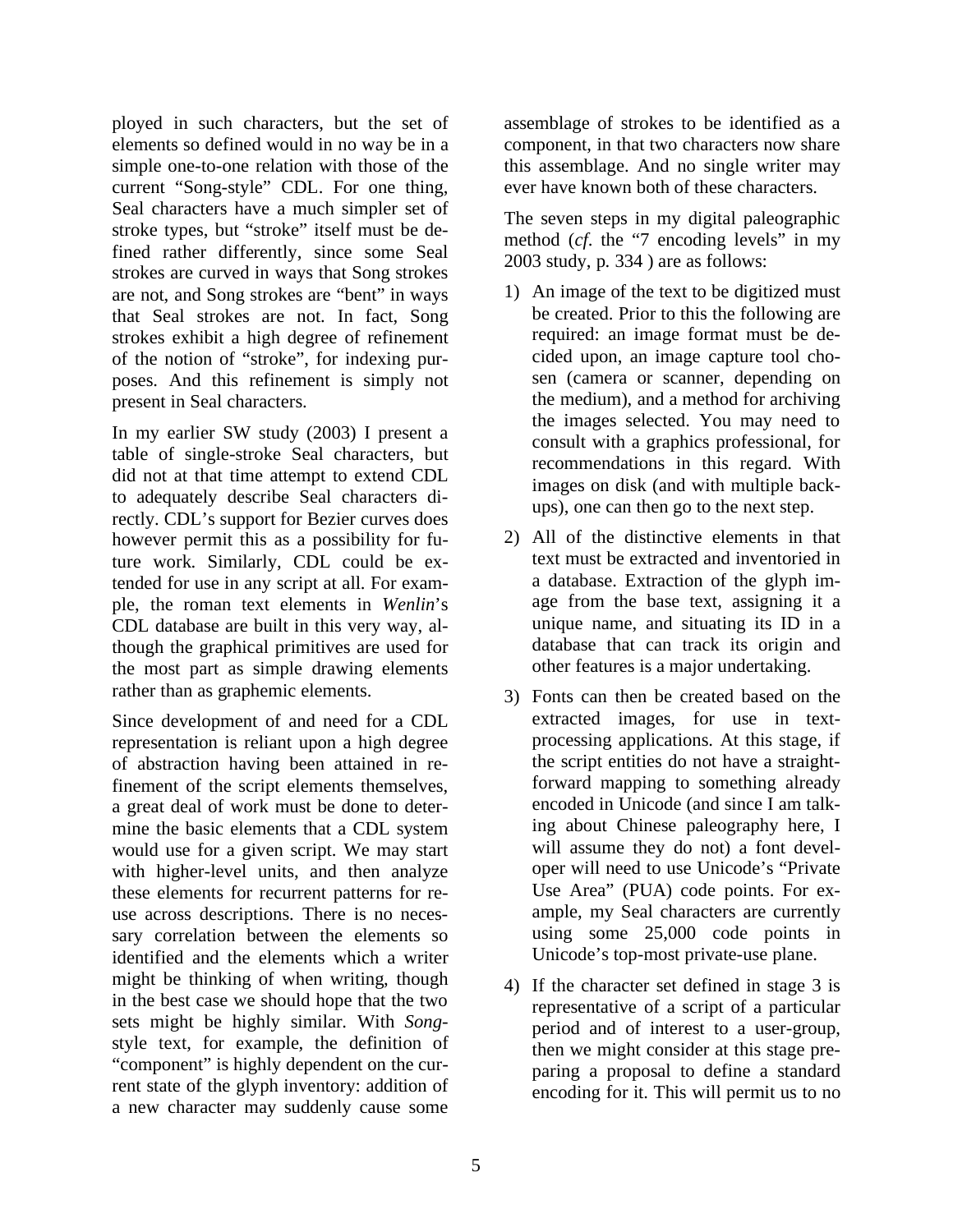longer use the impermanent nonstandard (and therefore dreaded) PUA.

- 5) The Unicode mapping (PUA or non-PUA) prepared in steps 3 or 4 may however be used to create mappings to standard Unicode code points. For example, my Seal characters are one column in my Unicode 4.x mapping table, each PUA Seal form having one or more encoded "equivalents", according to various metrics for determining equivalency.
- 6) With the mapping tables and fonts in hand, we are now in the position to create in-line editable representations of our text. There are various levels of representation possible. The lowest level representation will employ the precise glyph extracted in the process of creating the initial comprehensive inventory. At higher levels, non-distinctive differences among glyphs are ignored, to create "unified" representations. At another level, we may use, for example, a standard mapping of some type, to represent the whole text.
- 7) By means of the standard mapping of a given type, it is then possible to establish the relations between this text and other texts.

Under step 4 is mentioned preparing a proposal to define a standard encoding. If one has developed an inventory of script elements that is based on generally accepted scholarship, and is well-defined both in terms of character set size and periodization, it might be appropriate to consider working to have it encoded in the Unicode Standard. Information about the Unicode script encoding model is available in the printed Unicode book, and on the Unicode web site, as is information relating to the encoding process itself.

Extension of the ISO/IEC 10646 CJK character repertoire is undertaken primarily by the Ideographic Rapporteur Group (IRG), comprised of delegates from businesses and organizations around the world. The most recent contribution from the IRG to ISO/IEC 10646 is the massive 40,000+ "Extension B" CJK character set added in Unicode 3.1, and Extension C1 is now in development.

This group has recently begun the process of refining the encoding model for CJK, so as to make use of stroke-based data such as that currently in CDL. It is Wenlin's hope to merge CDL into the international standards process, to create a public database resource, a tool for maintaining and improving access to the vast Unihan character repertoire. The IRG is also engaged in discussing the feasibility of encoding inscriptional and other paleographic forms derived from the long history of writing in China.

In general, proposals to add script support to Unicode should be prepared in accordance with the Unicode encoding model, following guidelines and using forms available from Unicode and ISO/IEC online. Because of the complexity of creating a unified CJK repertory, proposals to augment the CJK repertory are usually channeled through the IRG, though there have been recent exceptions involving synchronization of Unicode with other national standards.

### **CONCLUSION**

The encoding of paleographic forms is even more complex than CJK unification, in part because the character sets to be encoded are not well defined and are not in common use. Writing in one historical period using one or more writing media blurs into another period using other writing media. For this reason, some have argued that standard encoding of these ancient character forms is not simply inappropriate, but entirely impossible to do in the manner of the current Unicode encoding model.